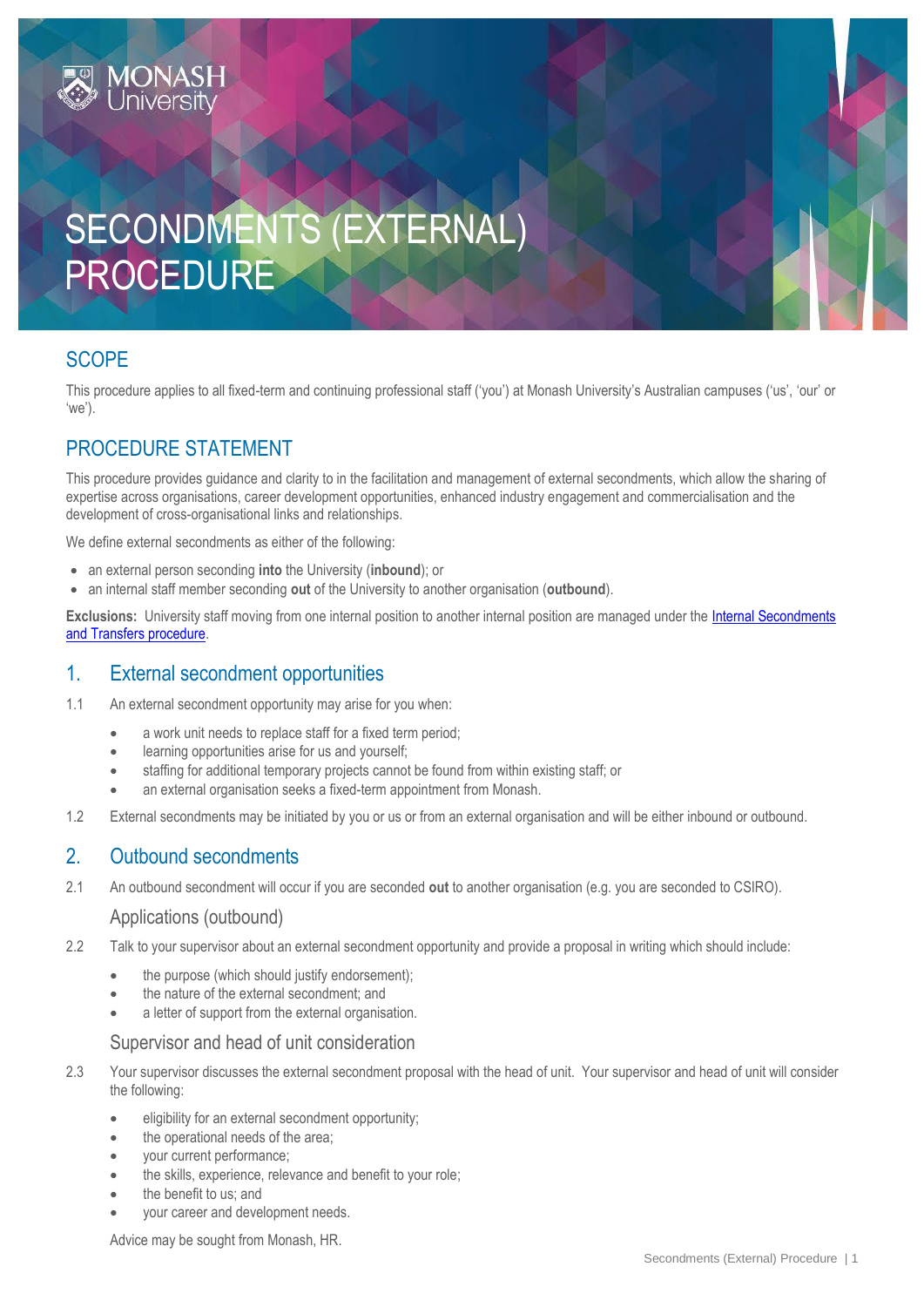## Secondment not endorsed

2.4 If your supervisor does not support the secondment, they will notify you in writing. There is no right of appeal to a supervisor's decision.

#### Secondment endorsed

- 2.5 Where a secondment is endorsed by both the supervisor and head of unit, the supervisor will inform the relevant HR Business Partner.
- 2.6 The HR Business Partner will ensure all the secondment conditions are met and will aso send instructions to the Office of the General Counsel to prepare contractual arrangements.

#### Terms and conditions of secondment drafted and reviewed

2.7 The Office of the General Counsel will review and prepare contractual arrangements for your secondment, liaising with Monash HR, Workplace Relations for terms, conditions and recording the impending secondment.

#### Finalising the agreement

- 2.8 The Office of the General Counsel will forward documentation to the HR Business Partner to arrange for your signatures of all parties and return to the Office of the General Counsel.
- 2.9 Monash HR will administer your variation of employment letter and record relevant details.
- 2.10 The terms and conditions must be finalised and signed prior to commencement (unless otherwise agreed by the Office of the General Counsel).

#### Conclusion of the external secondment

- 2.11 We may request you to provide a brief written summary of your experience and learnings at the end.
- 2.12 You will normally return to your substantive position at the end of the agreed secondment period.

## 3. Inbound secondments

3.1 An inbound secondment will occur if you are an external person seconded **into** the University (e.g. a member of CSIRO is being seconded to us).

#### Applications (inbound)

- 3.2 The external organisation should liaise directly with the supervisor of the relevant work unit.
- 3.3 The supervisor, head of unit and external organisation discuss the opportunity giving consideration to:
	- the operational needs of the area;
	- the skills, experience of the representative;
	- the relevance and benefit to the organisation; and
	- the benefit to us.

Advice may be sought from Monash, HR.

#### Secondment not endorsed

3.4 Should the external secondment not be endorsed/agreed to by the head of unit then they or the supervisor will notify the organisation in writing.

### Secondment endorsed

- 3.5 Where endorsed/agreed by the head of unit, either the supervisor or head of unit will inform their HR Business Partner.
- 3.6 The HR Business Partner will ensure all the secondment conditions are met and will also send instructions to the Office of the General Counsel to prepare contractual arrangements.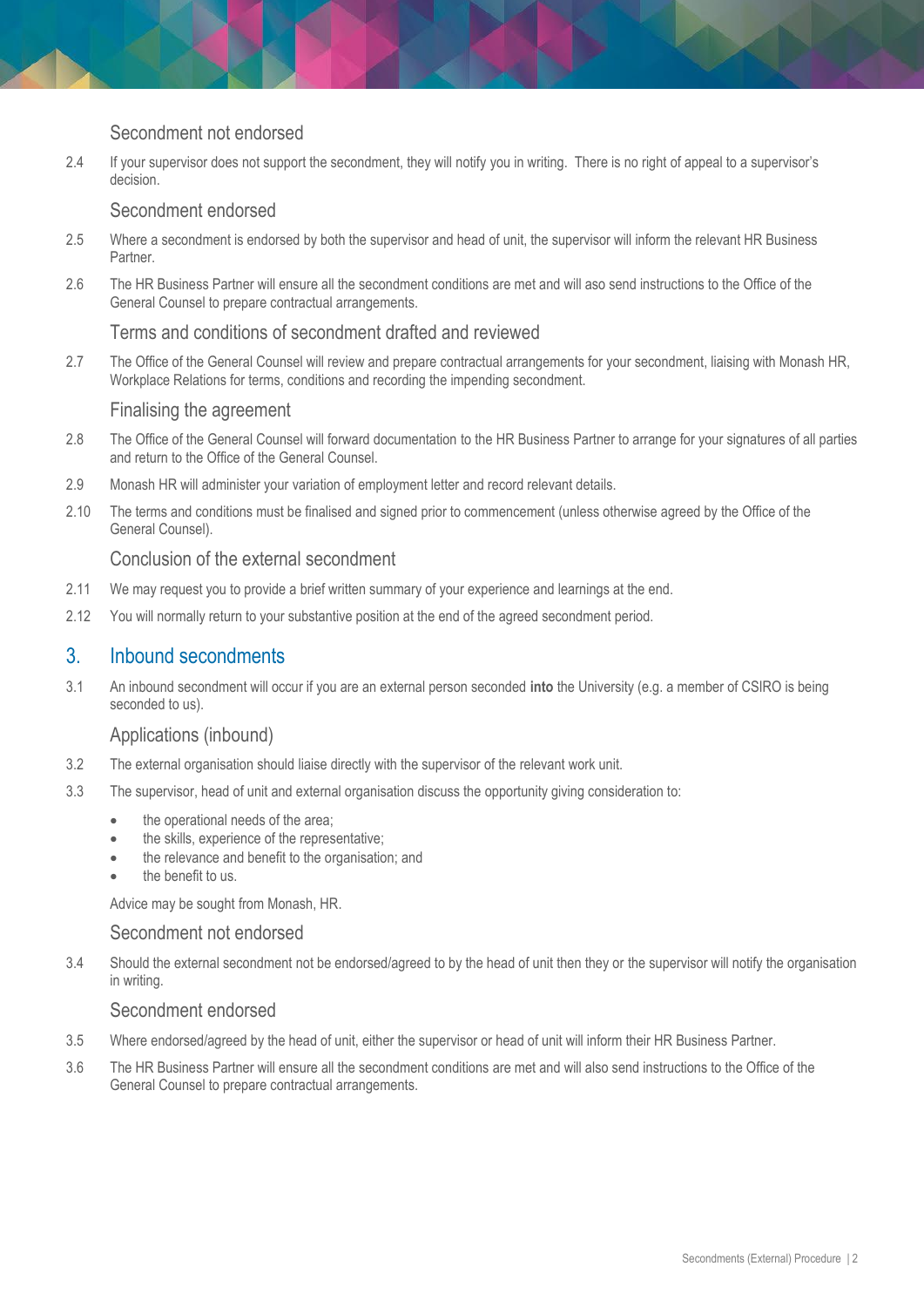#### Terms and conditions of secondment drafted and reviewed

3.7 The Office of the General Counsel will review and prepare contractual arrangements for your secondment, liaising with Monash HR, Workplace Relations for terms, conditions and recording the impending secondment.

#### Finalising the agreement

- 3.8 The Office of the General Counsel will forward documentation to the HR Business Partner to arrange for your signatures of all parties and return to the Office of the General Counsel.
- 3.9 Monash HR will record relevant details and arrange the relevan[t Request for SAP ID](https://forms.apps.monash.edu/frevvo/web/tn/monash.edu/u/614aac3c-8ab8-4309-9283-375663fa97d8/app/_-olowACQEeixi7BhDBJ2Mg/flowtype/_qCQ7cQCEEeiFS60Q_j-LAQ?_method=post&embed=true) form to be completed.
- 3.10 The terms and conditions must be finalised and signed prior to commencement (unless otherwise agreed by the Office of the General Counsel).
- 3.11 The supervisor must ensure that an appropriate induction is provided for the secondee, which will include mandatory compliance training.

## 4. Secondment conditions

- 4.1 The secondee (both inbound and outbound) will be bound by the terms and conditions specified in the secondment agreement.
- 4.2 If you are on a fixed-term contract and wish to enter into an outbound secondment arrangement, you must be employed on a contract that extends up to or beyond the end date of your proposed secondment.
- 4.3 External secondments are for a maximum period of 12 months unless otherwise agreed.
- 4.4 For outbound secondments, you will continue to accrue leave entitlements in accordance with the conditions of employment applicable to your substantive position.
- 4.5 Where a secondee is on a multiple engagement, the combined fraction of employment must not exceed 100%.
- 4.6 The secondee will continue to be subject to and is required to comply with our policies and procedures.

## 5. Responsibilities

#### The Office of the General Counsel

- 5.1 The Office of the General Counsel is responsible for:
	- reviewing the legal terms of the secondment; preparing/reviewing the terms and conditions of the agreement for both inbound and outbound secondments;
	- liaising with Monash HR on the terms and conditions of the agreement, where necessary;
	- submitting the agreement to Monash HR to obtain signatures.

#### Monash HR

- 5.2 Monash HR is responsible for:
	- providing advice
	- providing assistance in reviewing, organizing, monitoring and finalising secondment opportunities.
	- notifying the Payroll Services Team, Monash HR in writing (copying in the HR Business Partner and HR Business Support) of the pending secondment.
	- administering the variation of employment letters for outbound secondments.

# **DEFINITIONS**

| <b>Head of Unit</b> | The head of an academic or organisational work unit, for example Head of School, Head of<br>Department or where applicable, a person acting as his or her nominee. |
|---------------------|--------------------------------------------------------------------------------------------------------------------------------------------------------------------|
| Supervisor          | The person who is responsible for the day-to-day supervision of the staff member.                                                                                  |